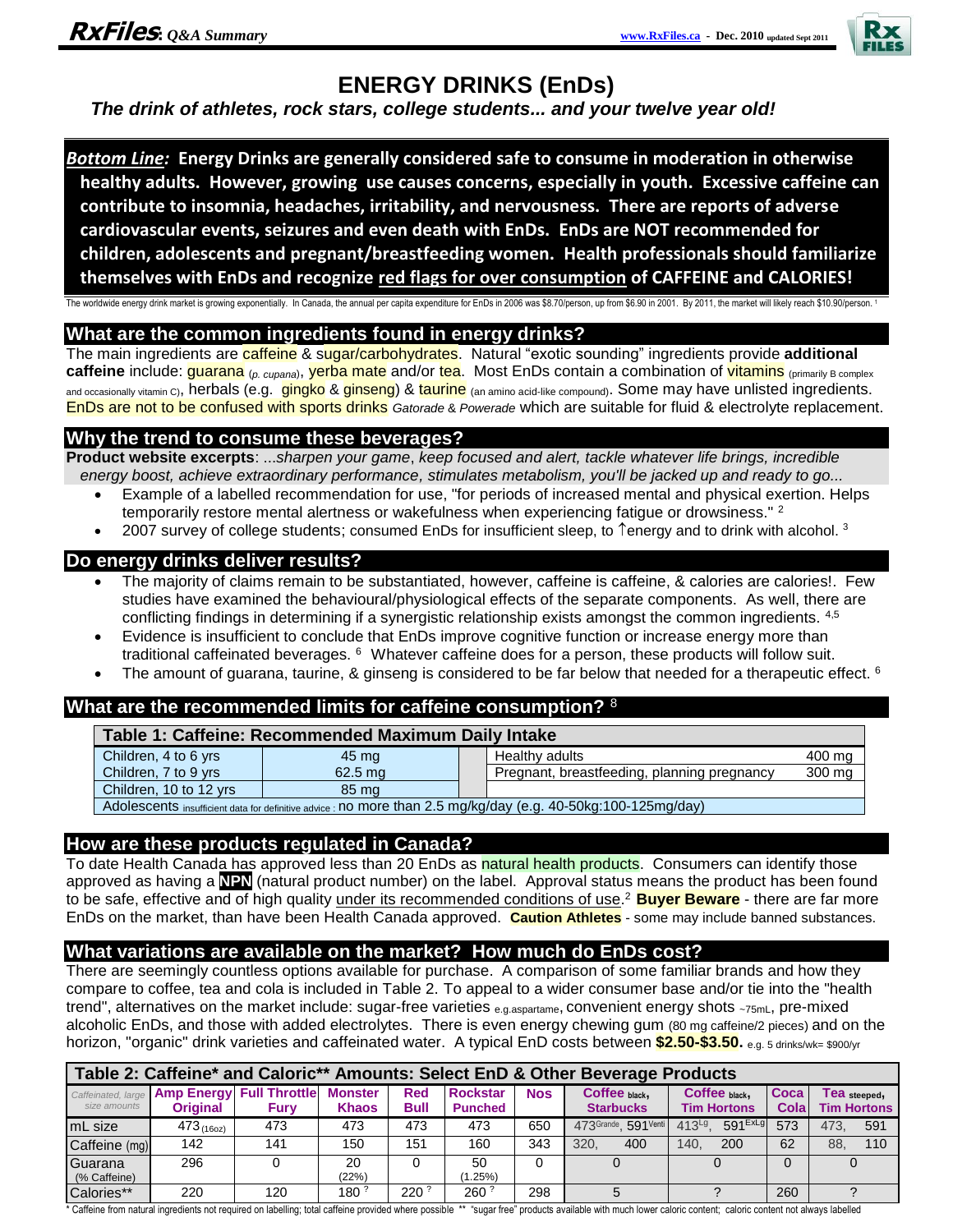# **Are energy drinks safe to consume?**

- The short and long-term effects from excessive and chronic consumption of EnD additives, alone and in combination with caffeine, are not fully known. <sup>9</sup> Unlisted ingredients pose an even greater unknown.
- The adverse effects of EnDs are largely attributed to caffeine. The exact amount necessary to produce an adverse effect varies from person to person depending on their sensitivity to caffeine.
- The amounts of guarana, taurine, and ginseng added to EnDs are considered to be far below the amount needed to cause an adverse effect.<sup>6</sup> However this would depend on quantity consumed and is not well studied.
- The general consensus is that energy drinks are **safe to consume in moderation**, for the general healthy adult population. Excessive caffeine can contribute to insomnia, headaches, irritability, and nervousness. <sup>7</sup>
- Health Canada *requires* the following warnings on labels: "*contains caffeine, not recommended for children, pregnant or breastfeeding women, or caffeine sensitive persons, not to be mixed with alcohol, and "do not consume more than \_\_ cans per day*" (number of cans varies depending on product.) *Proposed* label warning cautions the "occurrence of irregular heart rate or rhythms with EnD consumption."
- Evidence to support a direct link between **adverse cardiovascular outcomes** and EnD consumption is limited. Health Canada continues to monitor adverse reactions of EnDs. The most common effects reported that are suspected to be associated with the use of EnDs are: chest discomfort, heart rhythm irregularities, increased blood pressure, electrolyte disturbances, nausea & vomiting, insomnia, anxiety, increased diuresis, hyperglycemia etc... There are several reports worldwide including Canada of EnDs *suspected* in **contributing to seizures**<sup>10</sup> & **sudden deaths** of young adults. 6,11,12

### **Youth population concerns & issues**

- Children and adolescents are considered to be the fastest growing segment of caffeine users.
- Effects of caffeine use on behaviour and physiology of children are poorly understood. Some experts believe they may be more susceptible to adverse effects, as they are likely inexperienced & less tolerant to caffeine.<sup>4,9</sup>
- Caffeine may disturb children's **sleep patterns** and thus impair their normal **development**. As well, due to the high sugar content of some EnDs, they may contribute to **obesity** & **dental cavities**. 13
- Industry has been publicly criticized for aggressive advertising that targets youth population.
- Marketing often associates "extreme" sports with EnD consumption, which may lead youth to believe they will perform better athletically. This is concerning due to dehydration risks (diuretic effect of caffeine).
- There is no legal age limit for purchasing EnDs; they are readily accessible to youth, despite label warnings.
- Numerous councils across Canada are calling for provincial governments to ban sales of EnDs to students. e.g. BC Ministry & Greater Saskatoon Catholic Schools do not allow the sale of energy drinks in schools.<sup>14</sup>
- Reported concerns that EnD consumption may be a marker or "gateway" for health compromising behaviours such as tobacco, alcohol, illicit & prescription drug misuse, seat-belt omission, & sexual risk taking. 15-17
- Future regulations related to the sale of EnDs may include Schedule III placement (NAPRA): for sale on pharmacy shelves only, as an attempt to safe guard over consumption particularly in youth.

# **Is it safe to mix EnDs with alcohol? How do you feel about "***Alert & Dangerous***"?**

- There are clear warnings from Health Canada to **not mix** EnDs with alcohol.<sup>18</sup> (Limited data; also FDA warning!<sup>18</sup>)
- EnDs are often combined with alcohol (e.g. Red Bull & vodka) to supposedly increase the desired effects from alcohol while counteracting the depressive effects of intoxication. Experts worry this may increase the potential for alcohol-related injuries because users may not feel the symptoms of intoxication as readily. <sup>9</sup>
- At this time, controversy remains over the sale of pre-mixed alcoholic EnDs in Canada. Health Canada has not approved the sale of these drinks. <sup>19</sup> However, some products are beginning to appear in liquor stores.

### **Labelling concerns** {Note: caffeine also sometimes labelled as 1,3,7-trimethylxanthine}

- Consumers may be completely unaware of the amount of caffeine they are ingesting because caffeine from **natural sources** (e.g. guarana) is not always included in the amount listed on the label. Note that by law, caffeine does not have to be listed on labels unless it has been added separately as a pure substance. 7
- Difficult to appreciate the amounts of caffeine relative to various cups of coffee or cans of cola.
- Quantity of EnD consumed is more reflective of the **container size** rather than the **serving size** suggested on the label (e.g. 16 oz  $473$ <sup>ml</sup> vs. 8 oz). Consider this when calculating the amount of caffeine being consumed.
- There is discrepancy in labelling requirements for EnDs and OTC caffeine tablets related to health warnings.
- Some experts suggest to label as "**stimulant drug containing** drinks" rather than "energy drinks" to emphasize the beverage as a drug delivery system and de-emphasize marketing. Health Canada monitors for adverse events (AE)

#### **References**

1) Datamonitor Report "Soft Drinks in Canada to 2011" - Publication Date: 26 Nov 2007. Available from: [http://www.ats.agr.gc.ca/can/4469-eng.htm.](http://www.ats.agr.gc.ca/can/4469-eng.htm) Accessed: Sept 9, 2010.

2) Health Canada. Licensed Natural Health Product Database. Available from: http://webprod.hc-sc.gc.ca/lnhpd-bdpsnh/index-eng.jsp. Accessed: September 14, 2010.

3) Malinauskas BM, Aeby VG, Overton RF, et al. A survey of energy drink consumption patterns among college students. *Nutr J* 2007; 6: 35. 4) Temple JL. Caffeine use in children: What we know, what we have left to learn, and why we should worry. *Neuroscience and Biobehavioral* Reviews. 2009. 33: 793-806.

- 5) Taurine. Natural Standard Monograph. 2010.
- 6) Clauson KA, Shields KM, McQueen CE et al. Safety issues associated with commercially available energy drinks. J Am Pharm Assoc. 2008; 48:e55-e67<br>6. Health Canada. It's Your Health Caffeine. Update March 2010. Availabl
- 7) Health Canada. It's Your Health Caffeine. Update March 2010. Available from: http://www.hc-sc.gc.ca/hl-vs/iyh-vsv/food-aliment/caffeine-eng.php#th. Accessed: Sept 29, 2010.<br>8) Health Canada Reminds Canadians to Manage

- 9) Reissig CJ, Strain EC, Griffiths RR. Caffeinated energy drinks a growing problem. *Drug and Alcohol Dependence.* 2008, doi:10.1016/j.drugalcdep.2008.08.001<br>10) Health Canada. Canadian Adverse Reaction Newsletter. Vo
- 11) Canada Vigilance Adverse Reaction Online Database. "Taurine". Available from: http<u>://webprod3.hc-sc.qc.ca/arquery-rechercheei/index-enq.jsp.</u>\_Accessed: October 2, 2010.<br>12) Berger AJ and Alford K. Cardiac arrest in a
- 

- 15) Kaminer Y. Problematic Use of Energy Drinks by Adolescents. *Child Adolesc Psychiatric Clin N Am*. 2010; 19: 643-650.
- 16) Arria AM, Caldeira KM, Kasperski SJ et al. Increased alcohol consumption, nonmedical prescription drug use, and illicit drug use are associated with energy drink consumption among college students. JAddict Med. 2010; 4



<sup>8)</sup> Health Canada Reminds Canadians to Manage Caffeine Consumption: Mar 19, 2010. Available: http://www.hc-sc.gc.ca/ahd-

<sup>13)</sup> Heckman MA, Weil J, Gonzalez de Mejia E. Caffeine (1,3,7-trimethylxanthine) in Foods: A Comprehensive Review on Consumption, Functionality, Safety, and Regulatory Matters. Journal of Food Science. Vol 75. Nr. 3, 2010.<br> 14) Guidelines for Food and Beverage Sales in BC Schools. Ministry of Education & Ministry of Healthy Living and Sport, Aug. 2010. Available: http://www.bced.gov.bc.ca/health/healthy eating/food quide